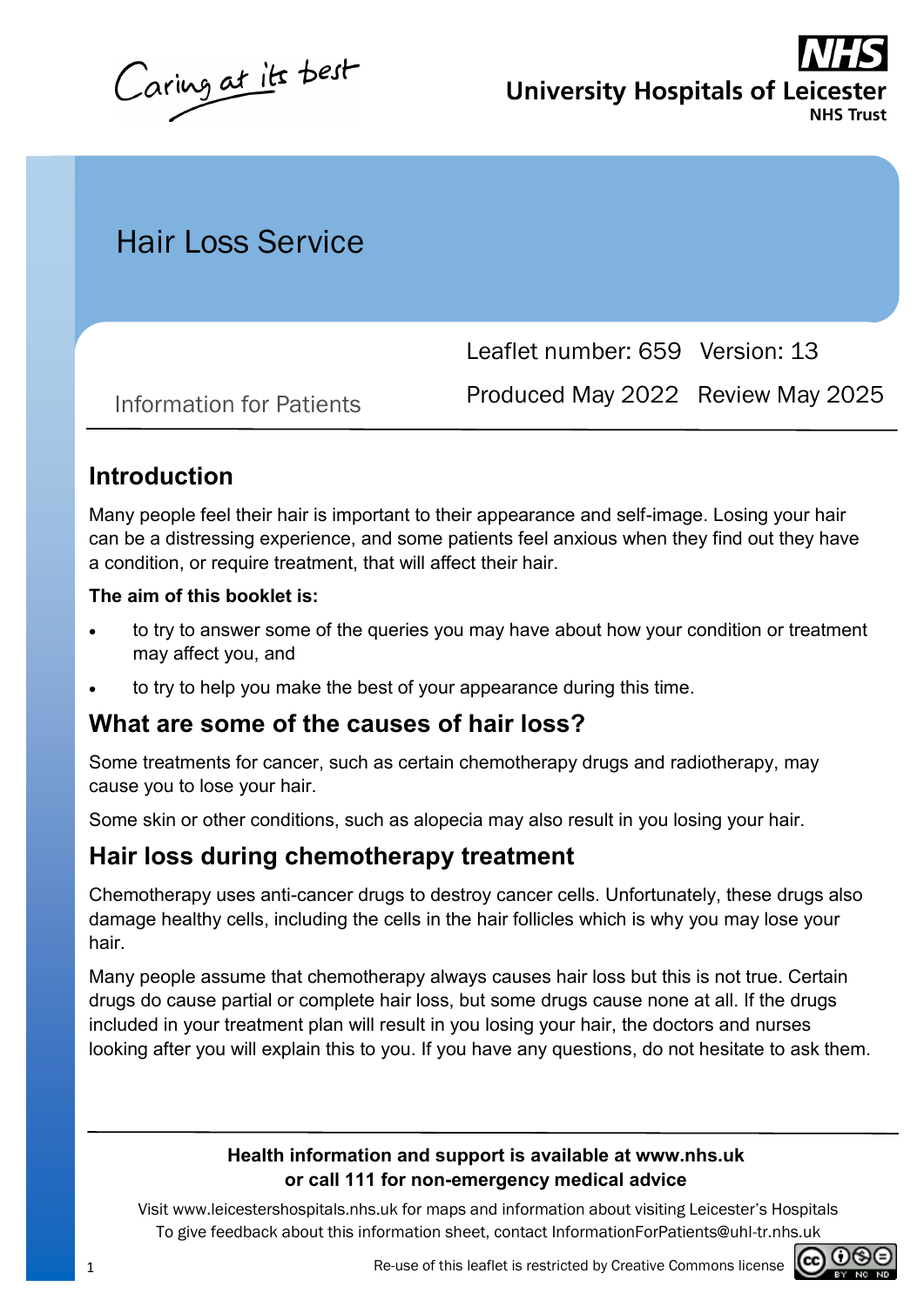Hair loss may start within a couple of days of beginning treatment or may not occur for some weeks. You will probably notice more hair on your brush, in the basin or shower after washing your hair or on your bed linen. Some people notice that their scalp becomes quite tender just before their hair comes out.

You may also lose your body hair including underarm and pubic hair. If you lose your eyebrows and eyelashes your eyes may water more easily and be more sensitive to the sun. Wearing sunglasses will help to protect your eyes.

### **Is there any way I can stop my hair falling out?**

Scalp cooling is a method of preventing hair loss due to chemotherapy but it can only be used with certain drugs. Success depends on the dose of the drug and whether other drugs are given at the same time.

The procedure uses a cold cap to lower the temperature of the top of your head. The cold narrows the blood vessels and prevents the drug passing into the cells at your hair root and damaging them.

Please ask your doctor if scalp cooling can be used with your chemotherapy, and ask for more information if it is appropriate for you. You can then decide whether or not to try it.

### **Hair care during chemotherapy treatment**

When we are unwell or below par we often notice our hair does not have the same bounce or condition as usual.

Whatever treatment you are receiving take care of your hair and treat it as gently as possible. Chemotherapy in particular may cause your hair to become dry and brittle even if you do not lose it.

We recommend the following:

- Use a mild shampoo.
- Limit the number of times you wash your hair to twice a week, if possible.
- Use tepid, not hot water.
- Pat your hair dry using a soft towel do not rub it.
- Use a wide-toothed comb or a soft hairbrush.
- Do not be afraid to brush or comb your hair daily but remember to do it gently.
- Use ribbons to tie back hair rather than elastic, which can easily damage the hair.
- Do not plait your hair as this may damage it.
- Do not use harsh chemicals, such as hair dyes, perms, gels and sprays.
- Do not use any heat, for example heated rollers, hair dryers or hair tongs/straighteners.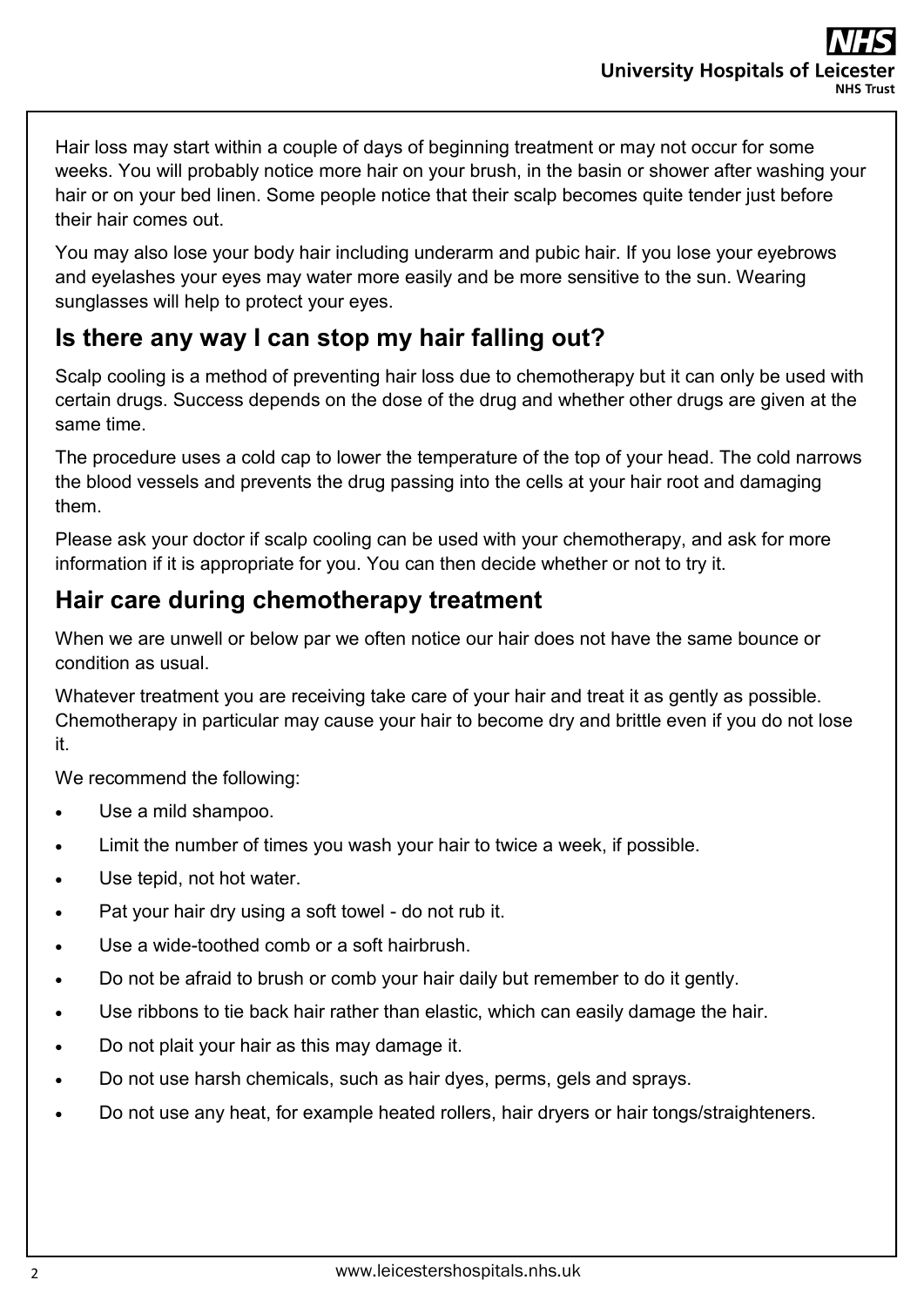## **Hair loss and radiotherapy**

Radiotherapy causes hair loss in a different way to chemotherapy and only affects the specific area being treated. You will only lose the hair on your head if your head is being treated.

Although hair loss is usually temporary for a few people it can be permanent. It depends on the dose of radiotherapy and the length of treatment you receive. If your hair loss is likely to be permanent this will be explained to you before treatment begins.

During treatment your skin may become sore, similar to mild sun burn and it is important not to make it worse. The staff in the radiotherapy department will give you advice about how to care for your skin in the area being treated at the beginning of your course of radiotherapy. The staff will also give you advice about how to look after your hair. If you feel unsure of what to do or which products to use do not hesitate to ask the staff looking after you.

### **Will my hair regrow after cancer treatment?**

Your hair will usually grow back when treatment is finished. The time regrowth will take depends on your treatment. Your doctor or nurse will be able to advise you on how long it will take.

Your scalp may itch more than usual while your hair is regrowing, so use a mild moisturising shampoo. Your hair may grow back slightly differently, for example a different shade or colour, curlier than before or very straight.

## **Alopecia areata**

Alopecia areata is an autoimmune hair loss disease that affects men, women and children of any age. The onset of hair loss is often sudden, random and frequently recurrent.

The body's immune system attacks the growing cells in the body's hair-producing follicles, where the hair starts to grow. This stops them producing new hair and causes existing hair to fall out. The cells which produce the hair (the follicles) do still remain active so the potential for hair to start re-growing is always there.

# **Pattern alopecia**

In patients with pattern alopecia the top part of the scalp is particularly affected. The hair follicles gradually get smaller in size and as a result the hair may be too fine to actually see. The condition only rarely becomes severe enough for a wig to be needed.

# **Scarring alopecia**

Scarring alopecia can be caused by a number of diseases that may affect the skin, such as lichen planus and discoid lupus erythematosis. In these diseases inflammation actually destroys the hair follicles. The scalp is normally affected in patches which may be of variable size and may result in a wig being needed.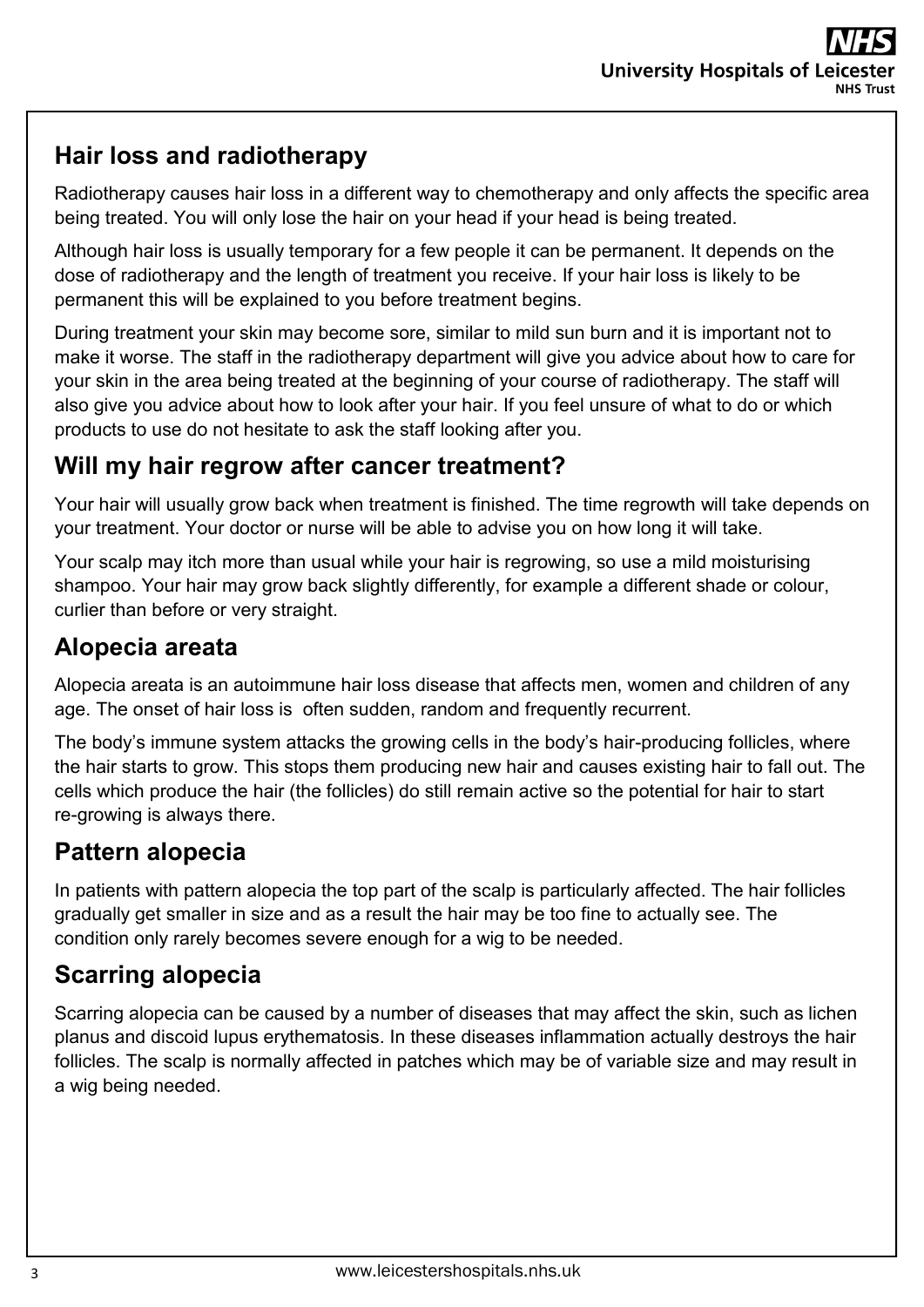# **Hair Loss Service**

**The University Hospitals of Leicester (UHL) NHS Trust Hair Loss Service is based in the Macmillan Information and Support Centre.** 

#### **This is situated on the Ground Floor of the Osborne Building at Leicester Royal Infirmary.**

We aim to supply a wide range of wigs as quickly as possible. In this way we can offer a similar, or better, service than most non-NHS wig shops, at much more competitive prices. For information on NHS wig charges please contact the Macmillan Information and Support Centre.

You must have an appointment to choose and have your wig fitted. We can only provide wigs at NHS charges if you have been referred to the service by a UHL consultant or other health care professional. However, if you wish to purchase a wig privately no referral is needed but you will require an appointment.

Our room is designed to provide a relaxing atmosphere and you can be assured of a private and expert consultation.

You can contact our Hair Loss Service: **Telephone : 0116 258 6189** 

### **Who can be referred to the service?**

If you have, or are expecting to have, hair loss as a result of illness or treatment you can ask to be referred to the hair loss service.

## **How do I get referred to the service?**

Referrals can be made by your consultant, or by a nurse on the ward or in the clinic you are attending.

## **How much will my wig cost?**

Wigs supplied to patients through the NHS wig service are subject to a charge payable by the patient. NHS charges are reviewed on April 1st each year and we can provide you with details of current charges. Please note that we are only able to accept payment by card or cash.

You can get **free** wigs if you are receiving certain benefits. Please see the attached leaflet for details of these.

#### **Please note: you will not be able to take your wig home until we have seen evidence that you are entitled to free (or reduced cost) wigs.**

For more information about help with the cost of your wig please contact the Macmillan Information and Support Centre on 0116 258 6189.

### **Wig clinics are held in the**

### **Macmillan Information and Support Centre ,**

Osborne Building, Leicester Royal Infirmary, Leicester, LE1 5WW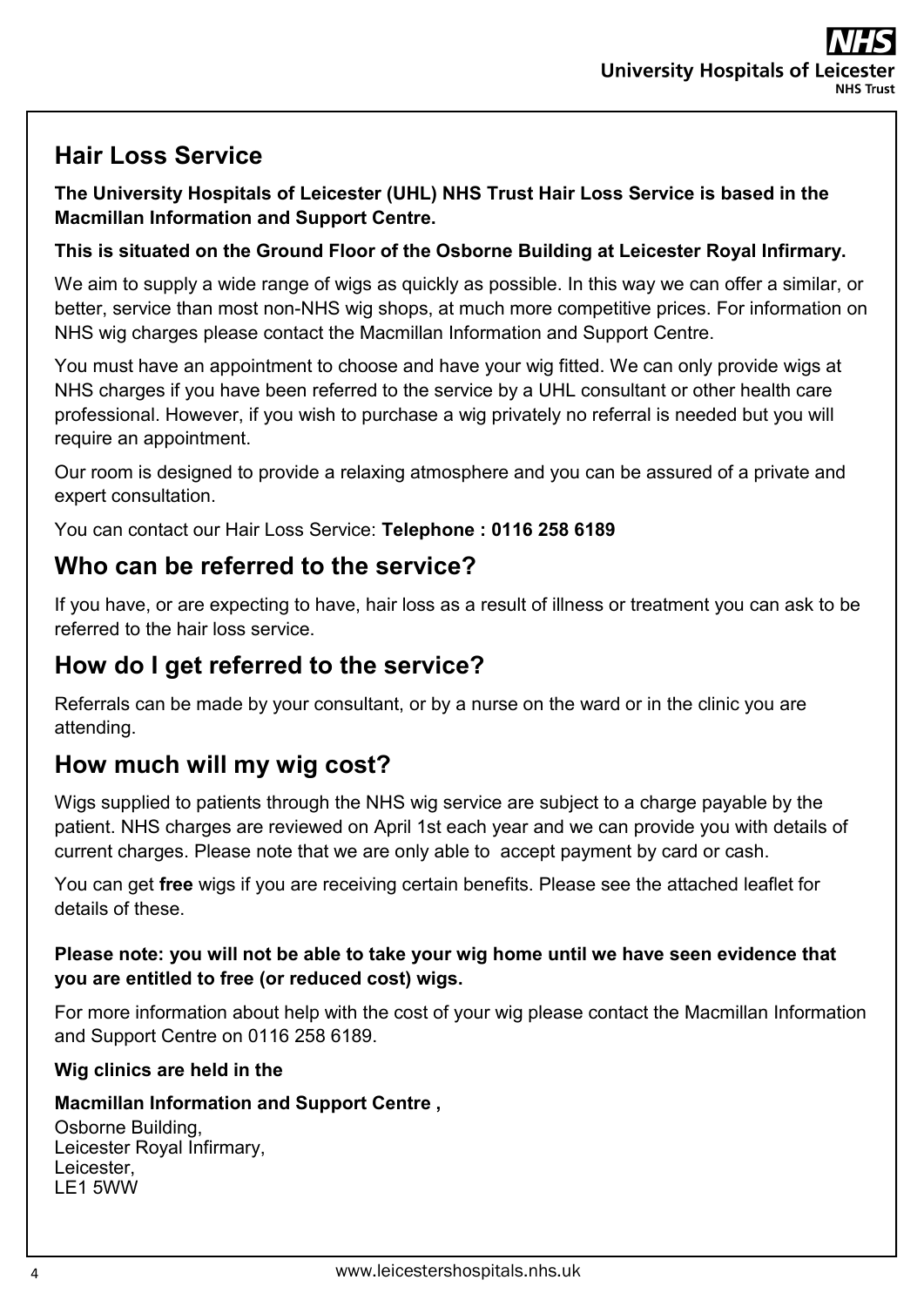## **How long will my appointment last?**

Your appointment will last for at least 30 minutes. Although this may not seem a long time in which to choose your wig it is normally sufficient.

### **Will I take a wig home with me?**

We stock a large range of wigs. If we have a wig in stock in a style and colour to suit you then you will be able to take it home with you. Otherwise we will order one for you but this could take up to four weeks to arrive.

### **What are the wigs made of?**

The wigs supplied are made of synthetic materials such as acrylic. Synthetic wigs are pre-styled and easy to manage. They are washable and water-based styling gels can be used on them.

All wigs can be cut or trimmed to suit your exact requirements. However, it is important that the person you get to do this is experienced in cutting wigs. Please ask about this.

### **How many wigs can I have?**

#### **Alopecia**

Your referral allows for two acrylic wigs per year. These can be supplied at the same time.

#### **Chemotherapy / Radiotherapy**

Your referral allows for one acrylic wig per course of treatment, up to a maximum of two wigs per year. A second wig can be supplied after six months.

Wigs are also available at very competitive prices should you wish to purchase additional items.

## **Refund policy**

We only offer refunds and exchanges if items are faulty, so please make sure that you are happy with your wig or headwear **before you leave the department.** 

### **Wigs on hold**

If you have decided to try scalp cooling (see page 2), or are not sure that you definitely want a wig then we will keep **one wig** on hold for you for **three months.**

If we do not hear from you after three months we will assume you no longer require the wig and will put the wig back into stock.

Also f we have contacted you to let you know your wig has arrived and you have not collected the wig or contacted us within a month, we will put the wig back into stock.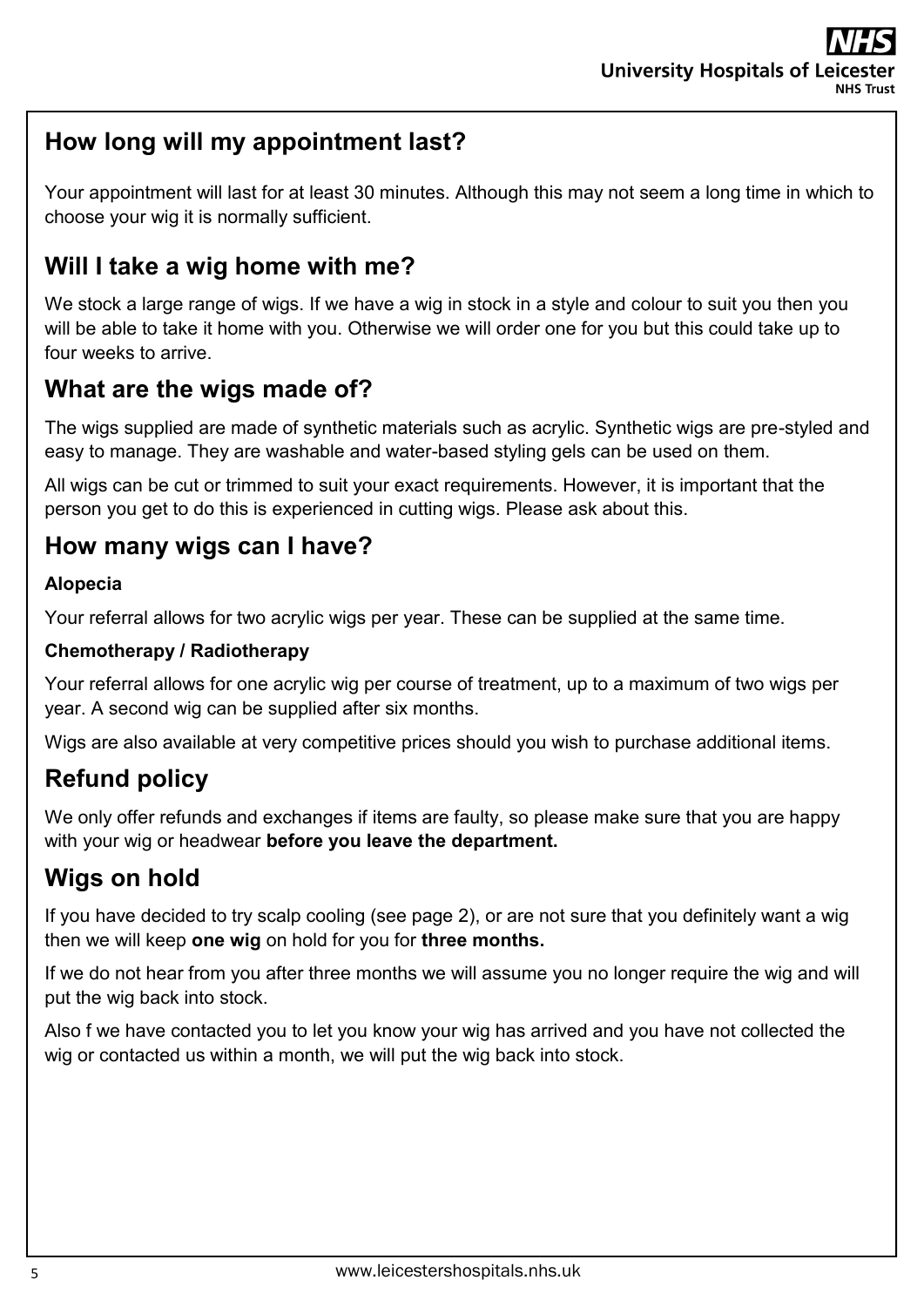## **Frequently asked questions**

### **Will my wig fall off?**

There is an adjustable band inside each wig to ensure a secure fit so your wig should not fall off.

Alternatively if you have not lost all your hair or if it has started to grow back you can use hair clips to help to secure your wig.

#### **Will I lose my body hair?**

This depends on the type of illness you have or the treatment you are receiving. Please ask a member of your healthcare team about this.

If you do lose your body hair there are various things you can do to maintain your normal appearance, such as pencilled or synthetic eyebrows and synthetic eye lashes. Please ask the wig consultant for more details.

#### **Should I have my hair cut before it comes out?**

You may find it less of a shock when you lose your hair if you have already had it cut into a short style. However you may prefer to leave it in your normal style.

#### **What if I do not want to wear my wig all the time?**

There are many alternatives to a wig such as hats, headscarves or bandanas.

You will probably find that cotton headscarves stay in place more easily than silk ones.

A selection of headwear items is available from the Macmillan Information and Support Centre in the Osborne Building.

### **Sources of further information**

#### **Macmillan Information and Support Centre**

Osborne Building Leicester Royal Infirmary LE1 5WW

Telephone: 0116 258 6189 Email: cancerinfo@uhl-tr.nhs.uk Website: www.leicestershospitals.nhs.uk/cancerinfo

#### **Alopecia UK**

Website: www.alopeciaonline.org.uk

#### **Macmillan Cancer Support**

Telephone: 0808 808 00 00 Website: www.macmillan.org.uk